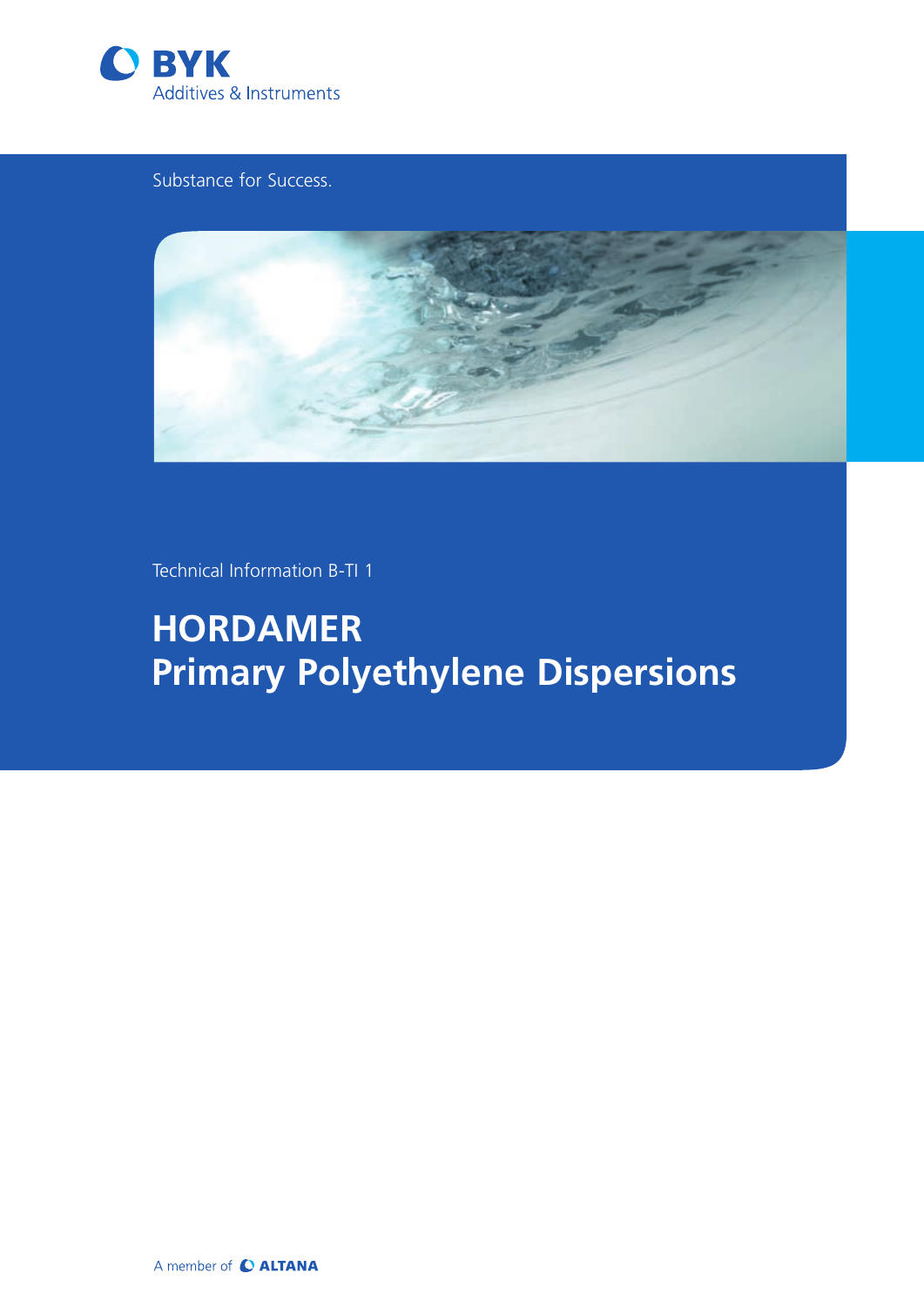# **What Are HORDAMER Primary Dispersions?**

Primary dispersions are produced by the high-pressure, aqueous polymerization of ethylene. An emulsifier stabilizes the final product.

Unlike secondary wax dispersion/ emulsion, there is no need for postoxidation of the PE wax to make it polar enough for it to be emulsified in water. The chain length of the wax becomes shorter as a result of the post-oxidation. This means that primary PE dispersions have a longer chain length and the molecular weight is approximately double the weight of a PE wax dispersion/emulsion. Even the molecule structure is highly branched in comparison to a PE wax. The melting point is much lower because of the different process used. The particle size distribution is similar to wax emulsions at approx. 200 nm (figure 5).

### **Manufacturing Process for Primary and Secondary Dispersions**



figure 1

### **Structure of HDPE Waxes**



### **Structure of HORDAMER**



Branched chain (Mw  $> 15,000$ ) figure 3 Melting point 90 °C/194 °F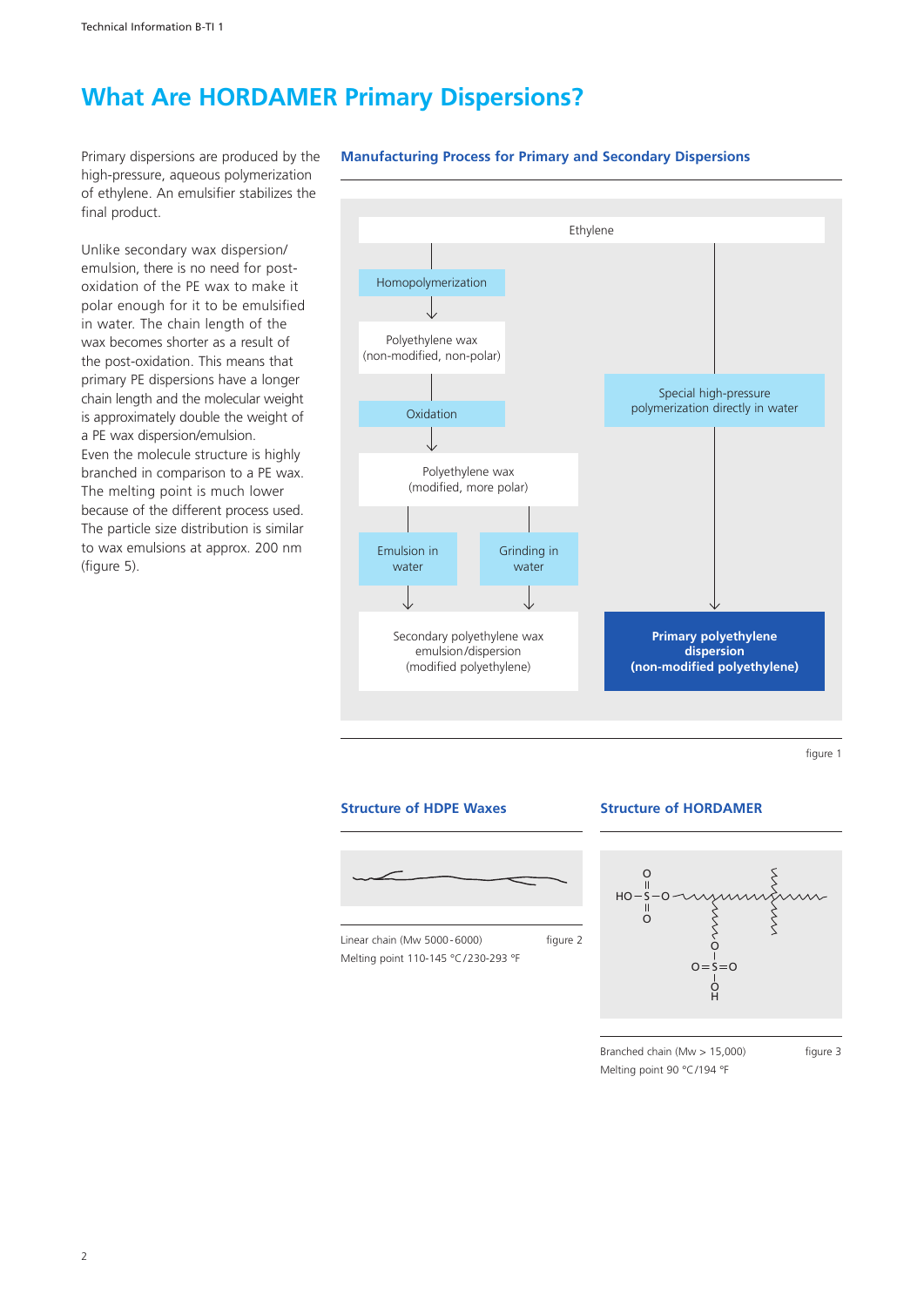### **HORDAMER Primary Polyethylene Dispersions at a Glance**

### **HORDAMER PE 02 HORDAMER PE 03 Composition** Primary dispersion of polyethylene with an anionic emulsifier Primary dispersion of polyethylene with anionic and non-ionic emulsifiers **Melting point in °C/°F** 95/203 95/203 **Non-volatile matter in %** 40 40 40 **pH value** 11 9 **Viscosity in mPa·s** 20 20 20 **Density at 20 °C in g/ml** 0.97 0.98 **Density in lbs/US gal at 68 °F** 8.1 8.2 **Molecular weight in g/mol** 16,000 16,000 **Compliant with 21 CFR § 175.300** Yes Yes figure 4

### **Narrow Particle Size Distribution of HORDAMER**



# **What Are the Advantages of HORDAMER over Secondary PE Emulsions?**

- Shows extremely good surface wetting at high temperature surfaces
- Will not yellow under UV exposure
- As a result of its polar functions in the molecule, the HORDAMER products can improve adhesion to non-polar substrates
- Shows high temperature stability
- Is FDA and BFR approved for direct food contact
- Anti-blocking effects on different surfaces like hot melts, PU, etc.
- • Very high melt viscosity

**Thermogravimetric Analysis (TGA) Excellent Heat Resistance of HORDAMER PE 02**



Sample weight:17.386 mg

### **Where Is HORDAMER Used?**

- • In **aluminum die cast applications** as one component (often used in combination with secondary PE emulsions and/or silicones)
- • In **mold release formulations**, it improves substrate wetting at high temperatures and also release properties
- As a **lubricant** at very high temperatures
- • In **hot melt adhesives** and **thermoplastic compounds** as an anti-blocking additive in underwater pelletizing processes
- • In **water-borne adhesives** to improve adhesion to thermoplastic substrates like polyethylene, polyester film and others
- • In **overprint varnishes** to improve the rub resistance
- • In **floor care & polishes** to increase scratch and abrasion resistance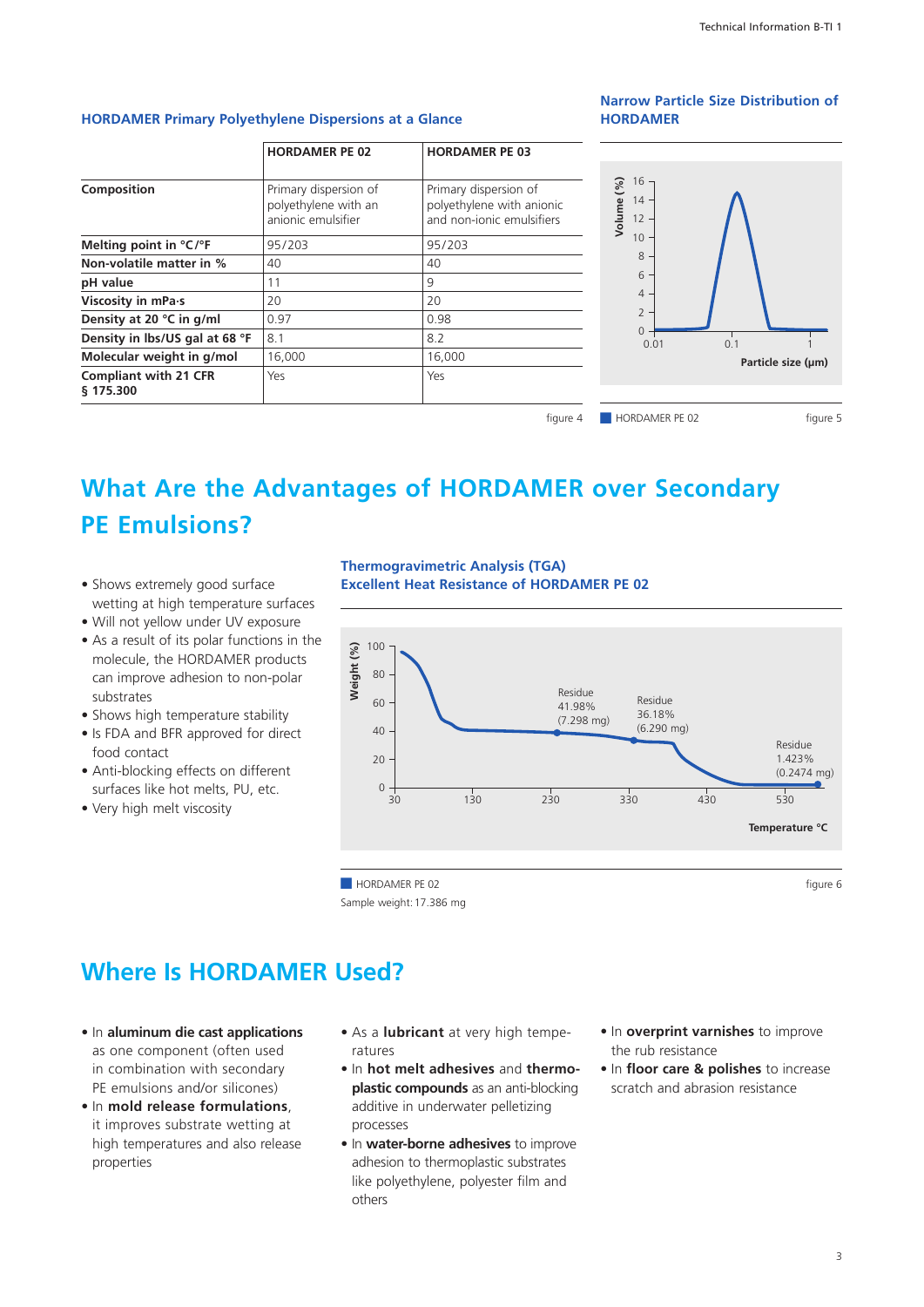### **Die Cast Applications**

Usually, aqueous systems are not easily able to wet metal surfaces at a temperature range of 100-400 °C/212-752 °F because of the fact that a gas cushion (vapor layer) forms under the applied drop of liquid. This phenomenon is known as the Leidenfrost effect. The addition of HORDAMER ensures that perfect substrate wetting is achieved even at temperatures up to 400  $^{\circ}$ C/ 752 °F. The good wetting properties of HORDAMER are based on its unique structure and polar functionality. This explains why HORDAMER is successfully used as one component in mold release agents for metal die cast processes.

### **The Leidenfrost Effect**



### **Hot Melt Adhesives and Thermoplastic Granulates**

Soft thermoplastics such as TPE and TPU as well as hot melt, EVA-based adhesives are used in the form of granules. Under pressure and heat they exhibit caking/blocking effects especially when they are packed in bags, which makes handling and automatic filling difficult. By using HORDAMER during the underwater pelletizing, the PE film

covers the granule's particle surface and prevents blocking. There is no migration into the final parts.

### **Heat and Pressure Cause Caking**





**Granules directly after extrusion Granules after being stored for 1 hr at 70 °C /158 °F in an oven**

figure 8



### **Underwater Pelletizing – Schematic Diagram**

 $\overline{4}$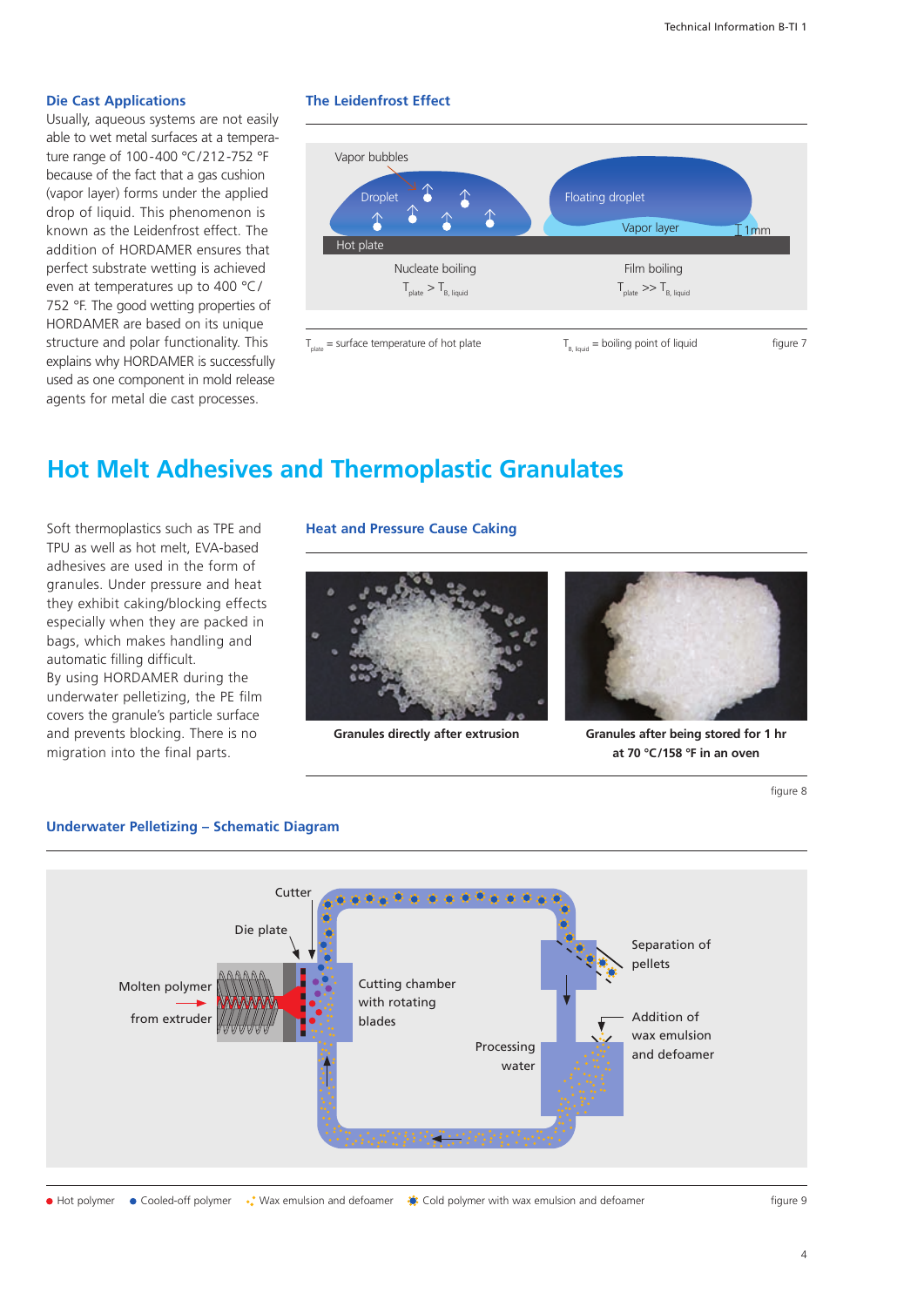### **Water-borne Adhesives**

There is always a demand for raw materials that enhance the adhesion power of adhesives. In aqueous systems based on EVA or acrylics, HORDAMER improves adhesion to polypropylene (OPP and BOPP), and, to a certain degree, to polyethylene. Application fields for HORDAMER are film-laminated paper substrates, which are used for high-quality shopping bags, gift boxes and medicine packaging. Additionally, HORDAMER products provide better wetting of OPP substrates.

### **Improved Adhesion Power with HORDAMER**



### **Overprint Varnish**

HORDAMER improves scratch resistance, abrasion resistance and surface slip in water-borne printing inks and overprint varnishes as well as flexo inks. As a result of the special processing, the HORDAMER products have direct food contact approval and can even be used in inks for food packaging.

### **Rub Resistance on Overprint Varnish**



Test system: aqueous, acrylic-based OPV, 24 hr drying time; test equipment: Prüfbau 250 rubs; offset OPV, aqueous figure 11

### **Floor Polish**

In terms of surface protection, HORDAMER increases the scratch resistance on floorings without an increase in slip.

### **Surface Protection on Floor Polish**